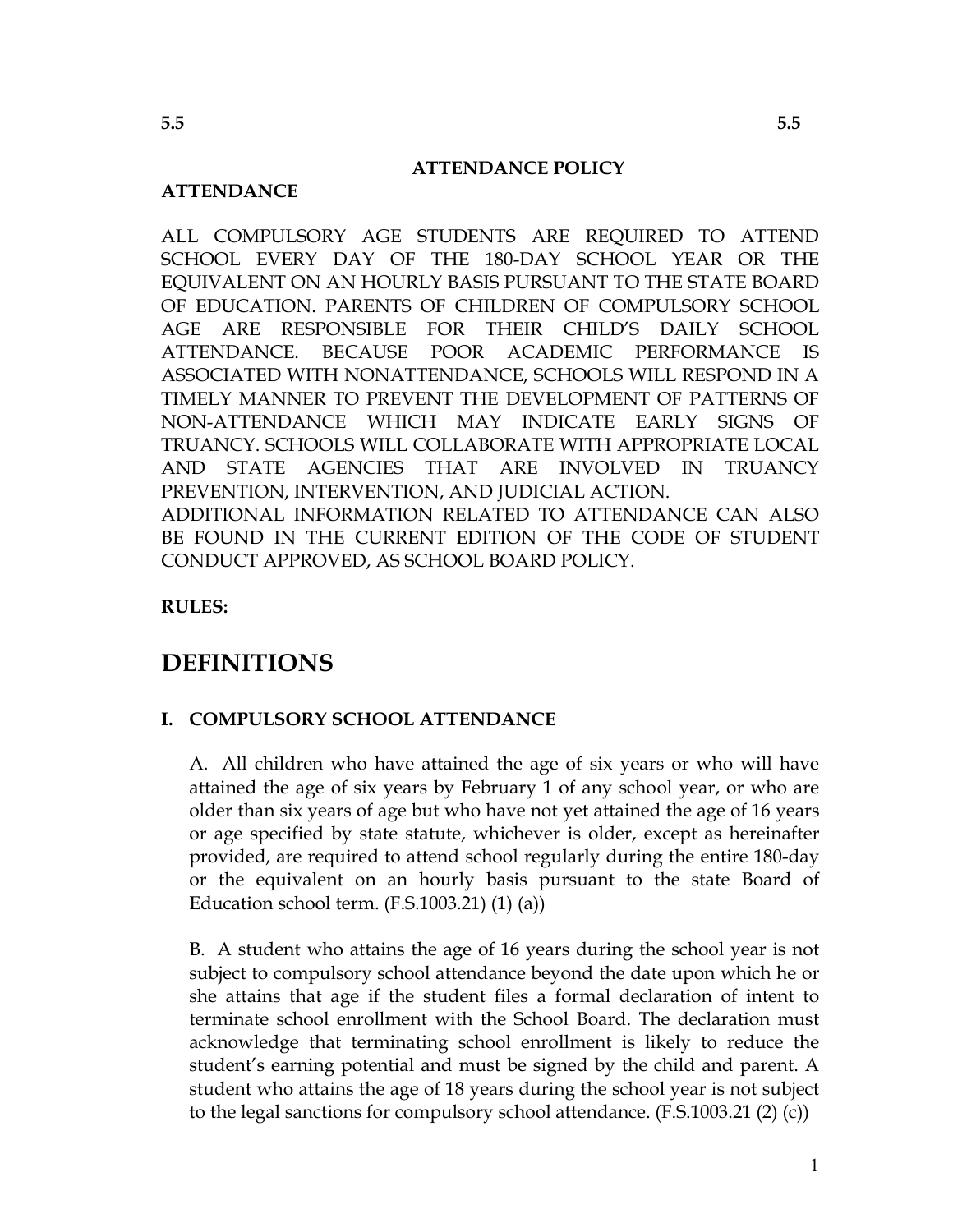$1.$ An exit interview must be conducted by school personnel to determine the reasons for the student's decision to terminate school enrollment and actions taken to keep the student in school.  $(F.S. 1003.21(2) (c)).$ 

C. Students under 16 years of age may not be withdrawn from school for any reason unless expelled through Board action or covered by an exemption allowed by Florida Statute (F.S.1002.20 (2)(b)).

D. Compulsory school attendance requirements may be met by attendance in a home education program  $(F.S.1002.01(2)(b) 20(2)(b)$ .

> 1. A "home education program" means the sequentially progressive instruction of a student directed by his or her parent in order to satisfy the attendance requirements of S.S. 1002.41, 1003.01(4) and 1003.21 (1).  $(F.S. 1002.01(1))$

E. For students enrolled in Department of Juvenile Justice Programs, the compulsory school attendance requirement is governed by state law and regulations and includes a longer term (F.S. 1003.52).

#### II. PATTERNS OF NON-ATTENDANCE

Non-attendance for instructional activities is established by tardiness, early-sign-outs, or absences for all or any part of the day. The District recommends that students attend school every day.

A. Unless acceptable documentation is presented/submitted, an accumulation of daily absences (excused or unexcused), by tardiness, or early sign-outs that equals 5 days (30 hours) in a marking period or 10 days (60 hours) within two marking periods may establish a pattern of non-attendance.

B. If the student exhibits a pattern of nonattendance, principals may request documentation for subsequent absences. (F.S. 1003.24(4)) Nonattendance for instructional activities is established by tardiness, earlysign-outs, or absences for all or any part of the day.

C. "Habitual truant" means a student who has 15 unexcused absences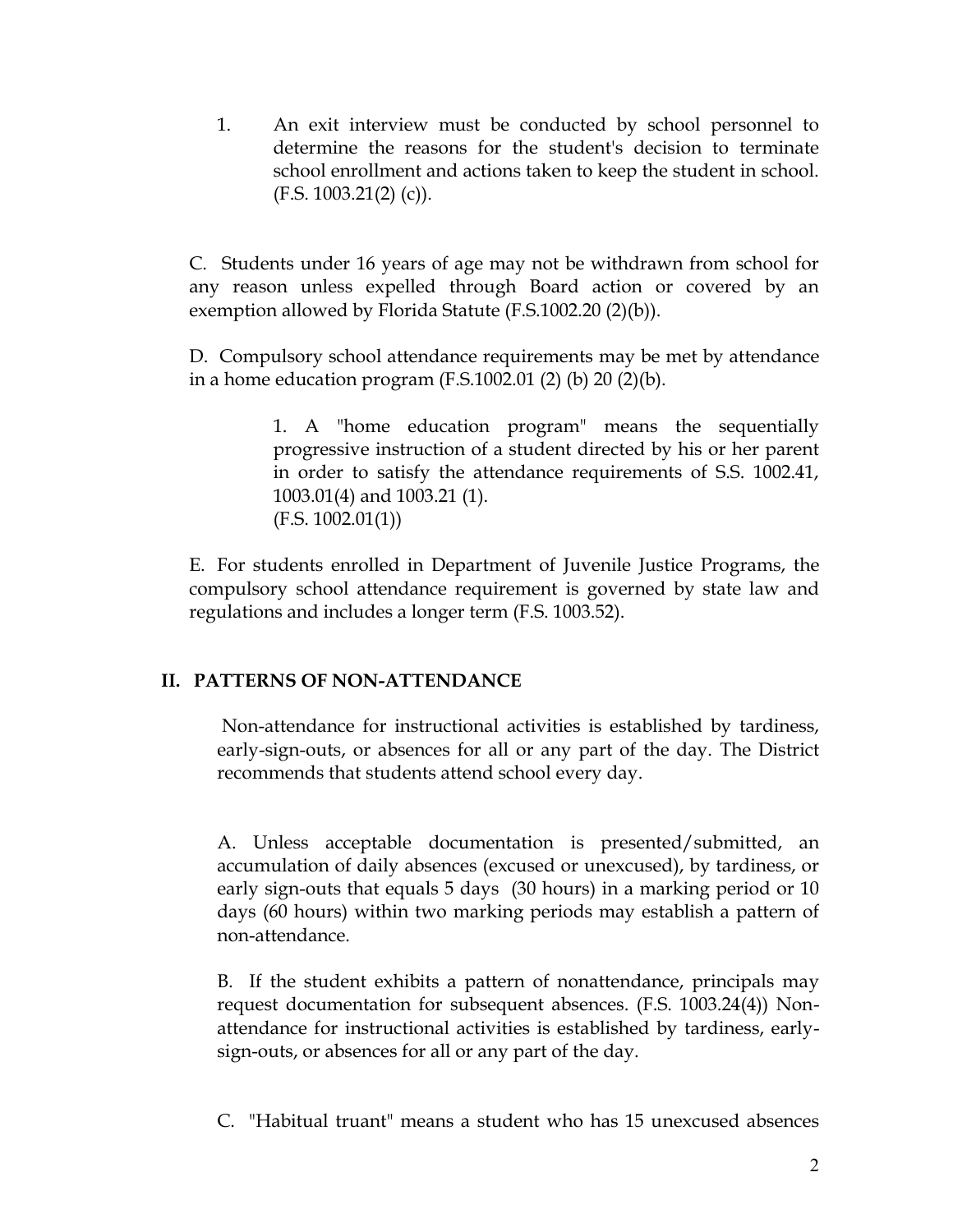within 90 calendar days with or without the knowledge or justifiable consent of the child's parent, is subject to compulsory school attendance under s. 1003.21 (1) and (2) (a), and is not exempt under  $F.S.1003.21$  (3) or s. 1003.24, or by meeting the criteria for any other exemption specified by law or rules of the State Board of Education. (F.S.1003.01 (8)).

Home Education Program: For Home Education attendance D. requirements see Board Policy #  $6000.1$  (F.S.  $1003.26(f)$ ).

### **III. ABSENCES**

#### $A<sub>1</sub>$ **EXCUSED ABSENCES**

Students must be in school unless the absence has been permitted or excused for one of the reasons listed below (F.S. 1003.24(4), 1003.26)

- $1_{-}$ Illness of student.
- $2.$ Illness of an immediate family member.
- 3. Death in the family.
- $\overline{4}$ . Religious holidays of the student's own faith.
- 5. Required court appearance or subpoena.
- Special event. Examples of special events include important 6. public functions, educational enrichment activities, conferences, state/national competitions, college/university campus tour/visit as well as exceptional cases of family need.
- 7. Scheduled medical or dental appointment.
- 8. Students having, or suspected of having, a communicable disease or infestation which can be transmitted are to be excluded from school and are not allowed to return to school until they no longer present a health hazard (F.S. 1003.22). Examples of communicable diseases and infestations include, but are not limited to, fleas, head lice, ringworm, impetigo and scabies. Students are allowed a maximum of five excused days absence for each infestation of head lice.
- 9. Students on field trips, and students who attend alternative to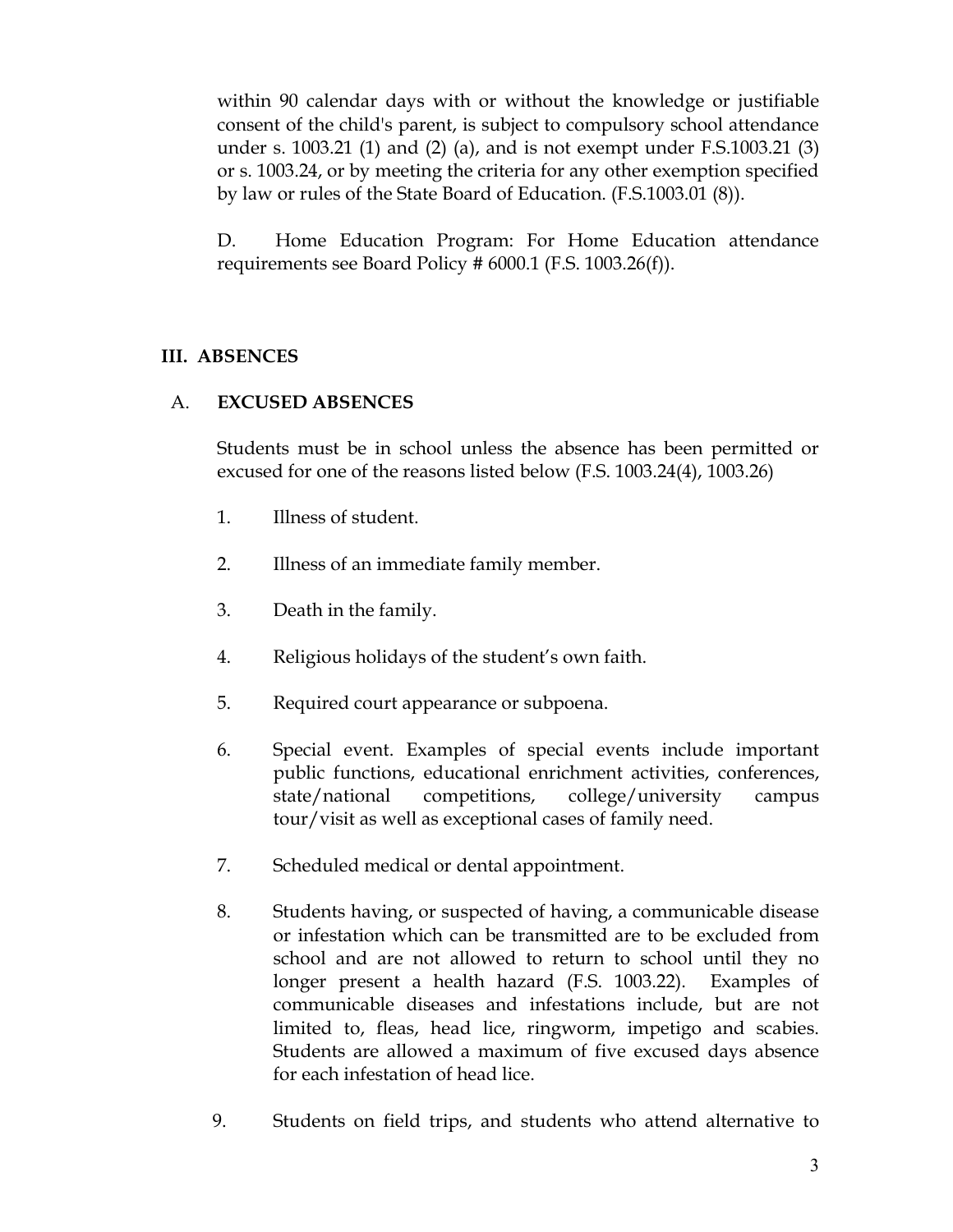suspension programs or in internal in-school suspensions are not considered absent.

#### **B. UNEXCUSED ABSENCES**

Absences not excused as defined in the previous section, are considered unexcused.

- 1. Students without a completed Certificate of Immunization indicating compliance with the current required schedule of immunizations will not be allowed to attend classes until this document is provided or a waiver is obtained. Absences due to non-compliance with immunization requirements shall be considered unexcused. (F.S. 1003.22(1
- $2.$ For students transferring into Broward County, including but not limited to foster care students, or homeless students, a temporary 30-day waiver of both health examination documents and certificates  $\alpha$ immunization must be granted.  $(F.S. 1003.22(1) (5) (e))$
- 3. Students who have been externally suspended may be offered an opportunity to participate in an alternative to suspension program. If they do not attend, the assigned days, the absences will be considered suspensions. For a student with a disability (SWD) if FAPE (Free and Appropriate Public Education) is provided and the student does not attend, the student will be marked absent based on this attendance policy. The SWD will be permitted to make up work whether they attend the alternative to suspension program or not.
- $C_{\cdot}$ MAKE-UP WORK (This does not apply to specific homework provided under FS 1003.01 to certain suspended students.)

#### 1. All Absences and Field Trips:

All students shall be given an opportunity to make up work for full-earned credit and grade for ALL absences and field trips. Make-up work must be submitted within two days, not including the day of return, for each day of an absence. Previously assigned work is due the day of return. Under extenuating circumstances and at teacher's discretion, additional time may be allowed.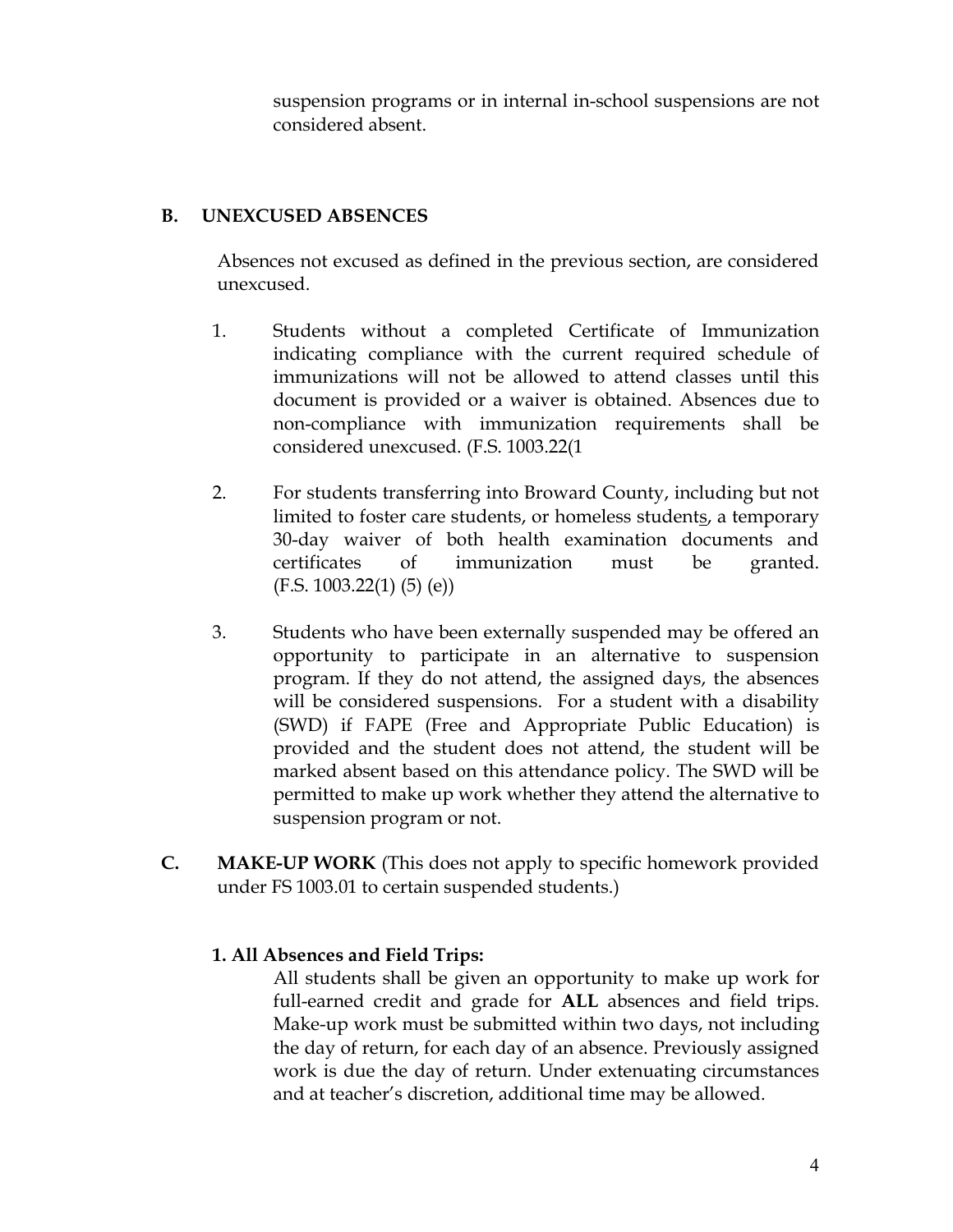### 2. Middle Schools:

Make-up work for credit and grade is allowed for ALL absences due to the statutory promotion requirements to high school and the impact on course recovery. Make-up work must be submitted within two days, not including the day of return, for each day of an unexcused absence. Previously assigned work is due the day of return. Under extenuating circumstances and at teacher's discretion, additional time may be allowed.

### 3. Suspensions:

Make-up work for credit and grade is allowed for all students. It is the student's responsibility to get the missed work. All work is due on the day of return from the suspension. Student is NOT allowed to participate in any school activities during the suspension period.

#### D. **TARDINESS**

Tardiness is defined as a student not being in the classroom when the class is scheduled to begin.

- 1. Parents must follow the same process to excuse a tardy as they do to excuse an absence.
- 2. Excessive tardiness will be addressed on a case-by-case basis to determine if there is a pattern of non-attendance. Non-attendance for instructional activities is established by tardiness, early-sign-outs, or absences for all or any part of the day.
- 3. Tardiness to any class without documentation may be considered unexcused.
- 4. Habitual tardiness is defined as being tardy 5 times within a marking period.
- 5. Principals have the discretion to excuse tardiness for extenuating circumstances.

6. Unless excused under the provisions of this policy, accumulated tardiness will be recorded as unexcused absences. (F.S. 1003.02 (1) (b))

### E. EARLY SIGN-OUTS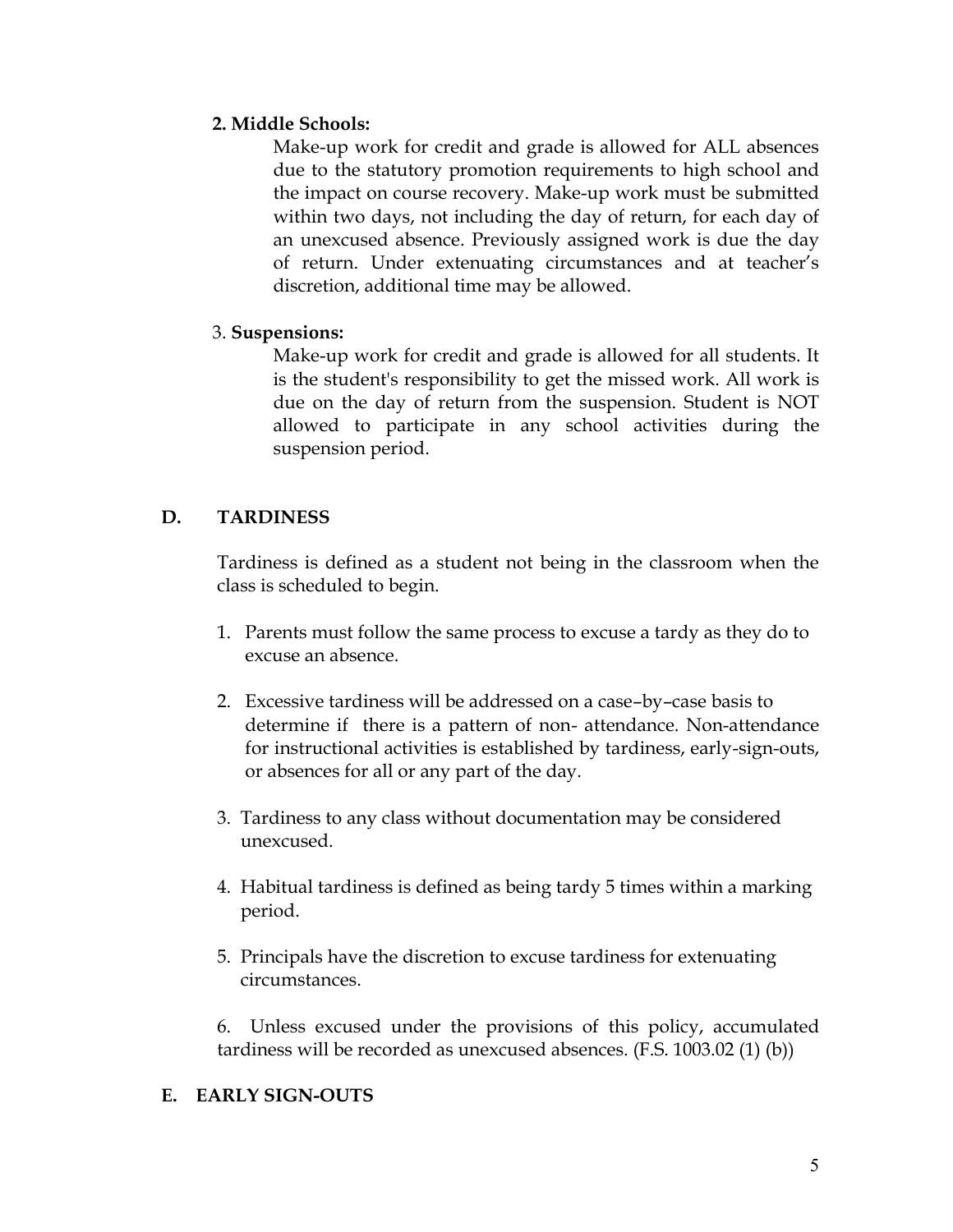- $1.$ No students shall be released within the final 30 minutes of the school day unless the principal/designee determines it is an emergency.
- $2.$ All schools will establish procedures for early release that ensure that all students are treated consistently.
- 3. Excessive early sign-outs will be addressed on a case-by-case basisto determine if there is a pattern of non-attendance. Nonattendance for instructional activities is established by tardiness, early-sign-outs, or absences for all or any part of the day.
- 4. Unless excused under the provisions of this policy, accumulated early sign-outs will be recorded as unexcused absences. (F.S.  $1003.02(1)(b)$

## **STUDENTS' RIGHTS AND RESPONSIBILITIES**

#### 1. **RULES**

- a. Students when age-appropriate, have a responsibility to ask their parents to notify the school when they are absent.
- b. Students when age-appropriate have a responsibility to ask teachers for, and to complete, make-up assignments. Two days (not including the day of return) are allowed for each day of excused absence or field trip. Previously assigned work is due the day of return. Under extenuating circumstances and at teacher's discretion, additional time may be allowed. Middle school students may make up work for any absences as indicated in Section C. 2 of this policy.
- c. Students must maintain current classroom assignments while on internal suspension and turn in work daily.
- d. Students who are married, are parents, or are expectant parents have the right to remain in the regular school program or attend a special center program tailored to their specific needs.

Note: For additional information on students' rights and responsibilities, see the Code of Student Conduct as well as the Driving Privileges & Attendance section of this policy.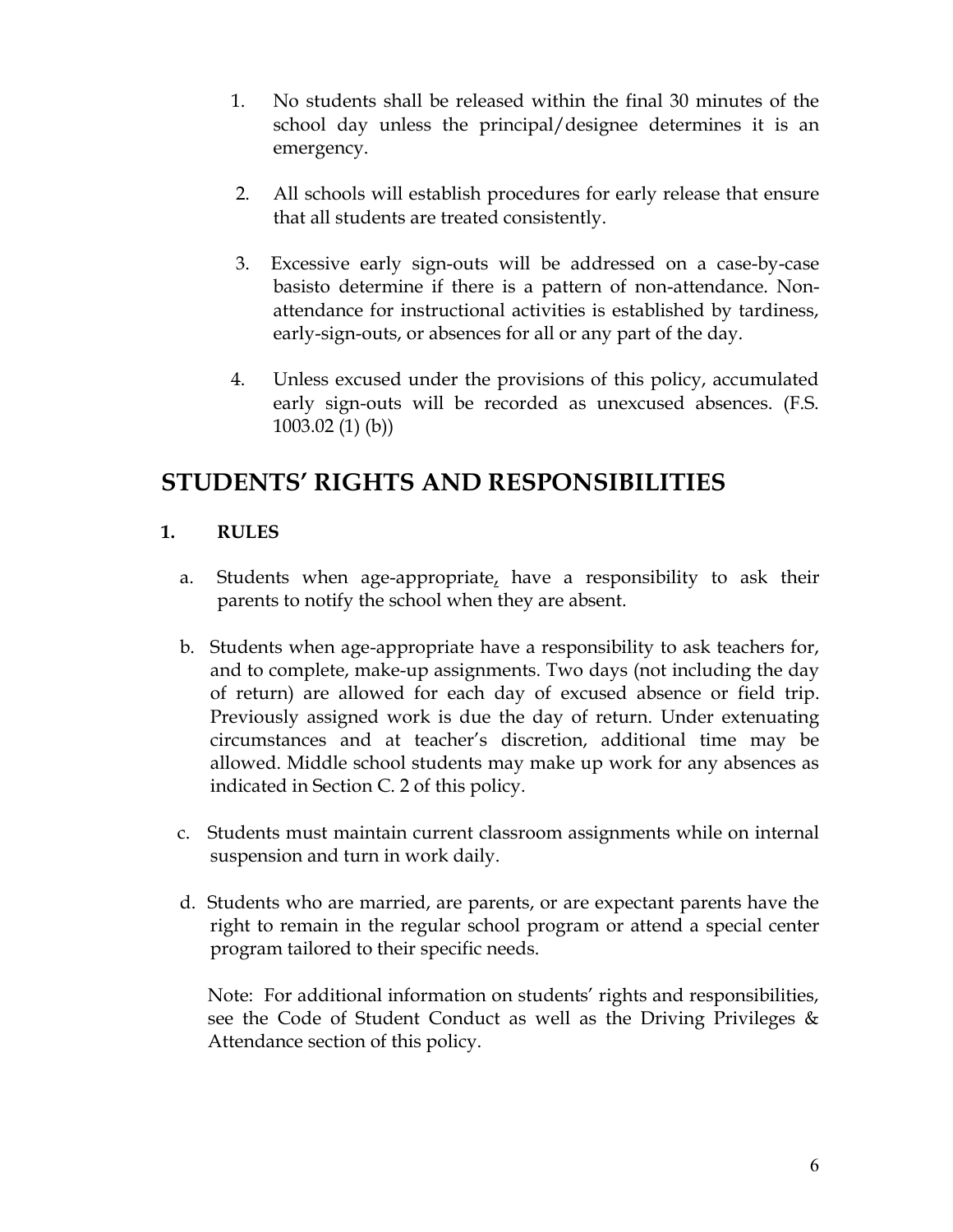# **PARENTS' RIGHTS AND RESPONSIBILITIES**

- 1. Parents have a right to be informed of the attendance responsibilities and consequences for truancy for both parents and students as described in the Code of Student Conduct.
- $2.$ Each parent of a child of compulsory school attendance age is responsible for the child's school attendance as required by law. (F.S.  $1003.24)$
- 3. Parents must report their child's absence in accordance with the procedures in the Code of Student Conduct. The parent shall provide documentation of illness from a physician or public health unit, if requested.
- $4.$ Parents have the right to request a hearing if they refuse to participate in the interventions developed by the child study team because they believe that those interventions are unnecessary or inappropriate.  $(F.S.1003.26(1) (b) (e))$
- 5. The parents of a student expected to miss at least 15 consecutive school days due to illness, medical condition, or social/emotional reasons, or who would miss excessive days intermittently throughout the school year for the same reasons, and could benefit from instruction should notify the school and request a copy of the Hospital/Homebound referral packet.
- 6. Parents have a right to be notified if their child misses school and the parents have not reported the absence to the school (1003.26(1)).
- 7. It is the parents' responsibility to maintain current contact information including telephone numbers with the school's registrar. Failure to comply may include the school needing to contact the proper authorities.
- 8. Florida law supports the active involvement of parents\* until the student graduates from school (F.S. 743.07, 1003.26; 1003.21). It is presumed that students are dependent students (as defined by FERPA 34 C.F.R.  $\S99.31(a)(8)$  and by Internal Revenue Code § 152). Parents will be notified that when a student reaches the age of majority (18 years of age), the parent shall continue to perform the parental functions of a dependent student, including, but not limited to, provide excusal of absences and tardiness, permission slips for early release, field trips, other activities, as necessary, and to register or terminate (withdraw)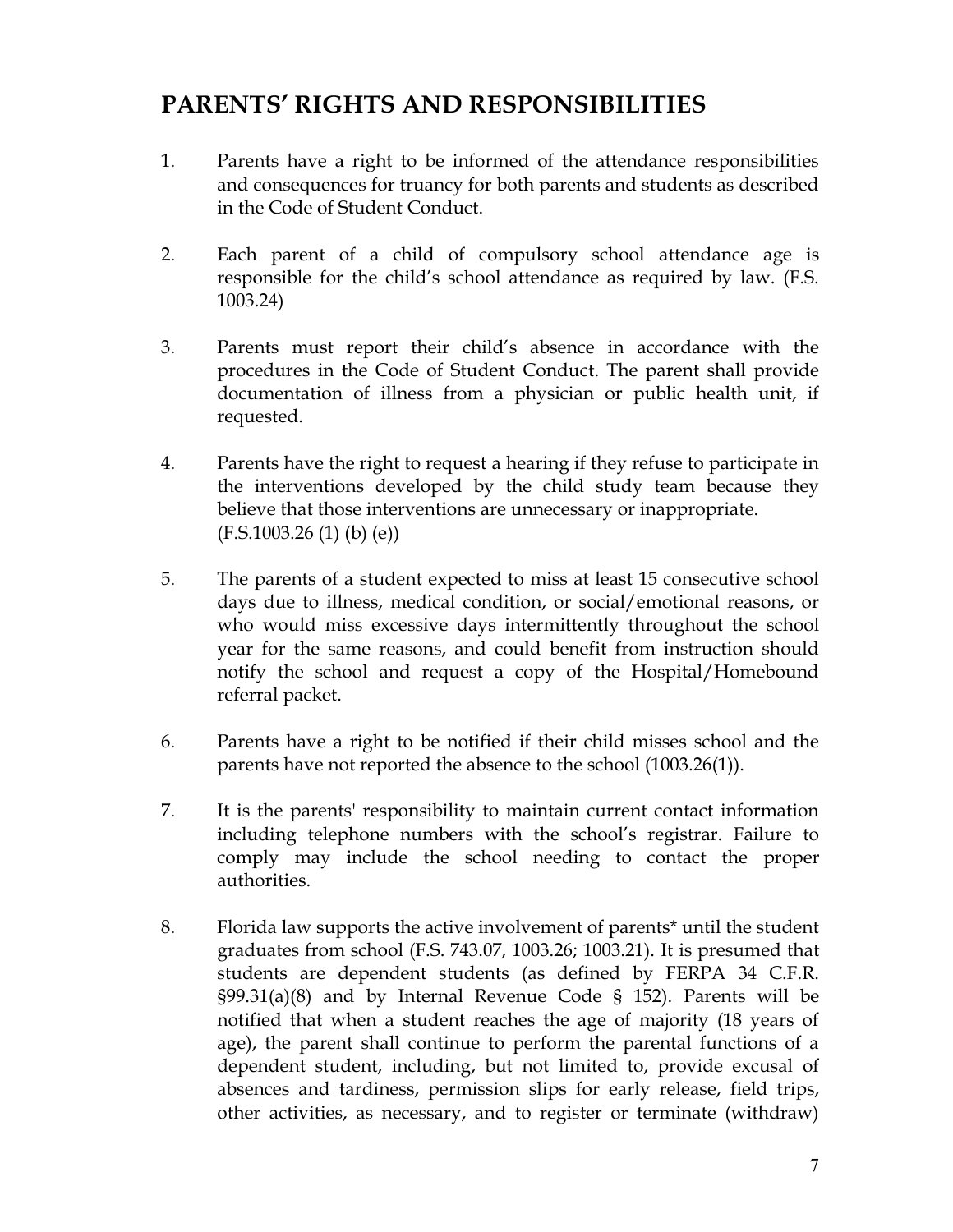school enrollment, until the student graduates, except under the following circumstances:

- (1) The student has submitted specific and acceptable documentation (such as rental agreement, lease etc.) to establish that he or she is independent of his/her parents and that the presumption of a dependent student does not apply to him or her.
- (2) The student has been emancipated in compliance with Florida laws  $(FS 1003.21(1)(c), F.S. 743.07).$
- (3) When the student has no parent and this fact is verified-by the school administration (e.g. by communications with relatives, the Homeless Education Program, or the Florida Department of Children and Families, as is appropriate).

\* The term parent is defined to include biological parents, any guardian, any person in a parental relationship or "any person exercising supervisory authority over a student in place of the parent." 1000.21(5),F.S.

## **SCHOOL/DISTRICT RESPONSIBILITIES**

### 1. MAINTAINING RECORDS AND IMPLEMENTING INTERVENTIONS

- Each principal must make the necessary provisions to ensure that all a. school attendance reports are accurate and timely and must provide the necessary training opportunities for staff to accurately report attendance (F.S.1003.23 (1)). Principals are required to maintain an attendance record which shows the absence or attendance of each child enrolled for each school day of the year. (F.S.1003.23 (2)).
- $b<sub>1</sub>$ Upon each unexcused absence, the school shall contact the student's parent in a timely manner (F.S1003.26 (1) (a
- If a student has accumulated five days (30 hours) of absences in a  $C.$ marking period or 10 days (60 hours) within, two marking periods, the principal/designee shall determine if there may be a pattern of nonattendance. If there is no acceptable documentation, the principal/designee shall refer the student to the Collaborative Problem Solving Team to determine if early patterns of truancy are developing, and provide appropriate interventions.  $(F.S.1003.26(1)(b))$ .
- d. The principal/designee shall provide a Hospital/Homebound referral packet to the parent of a child who is expected to miss at least 15 or more consecutive school days due to illness, medical condition, or social/ emotional reasons, or who would miss excessive days intermittently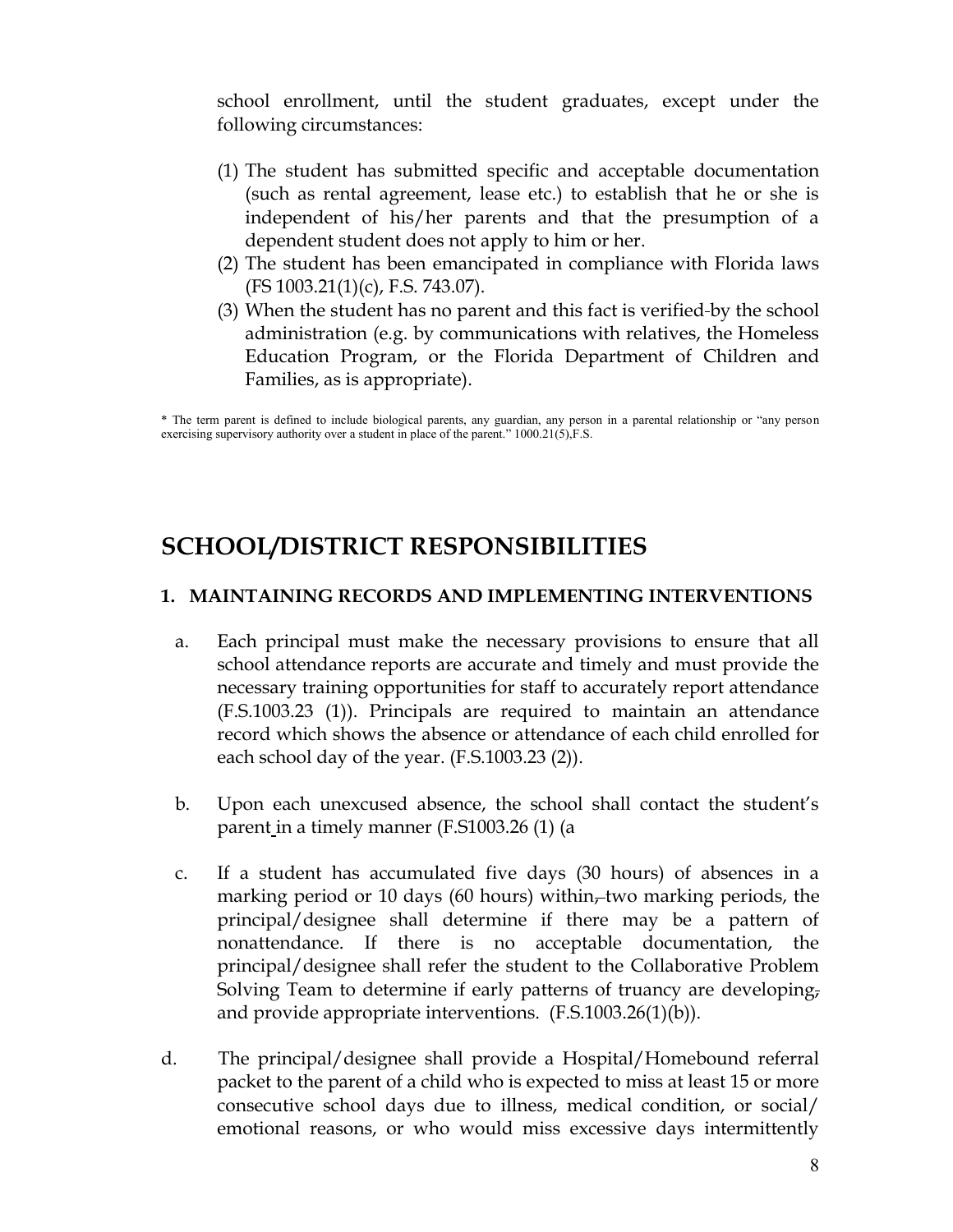throughout the year for the same reasons.

If the parent or guardian of a child who has been identified as exhibiting e. a pattern of non-attendance enrolls the child in a home education program, the Superintendent/designee shall refer the parent to a home education review committee composed of the district contact person for home education and at least two home educators selected by the parent from a district list of all home educators who have conducted a home education program for at least three years and have indicated a willingness to serve on the committee.

## **DRIVING PRIVILEGES AND ATTENDANCE**

Florida Statute  $322.091$  and  $1003.27(2)(b)$  requires school districts to report to the Division of Highway Safety and Motor Vehicles (DHSMV) the names, dates of birth, sex and social security numbers of students ages 14-18 who accumulate 15 unexcused absences in any consecutive 90 calendar day period. Districts are also required to hold hardship hearings if requested by a student whose license has been suspended. The Board authorizes the Superintendent to develop administrative procedures to implement this legislation.

- The principal/designee will conduct the hardship hearing within 30 a. calendar days of receiving the request in accordance with the procedures established by the Superintendent.
- $b.$ Students are eligible to have their driving privileges reinstated if they accumulate 30 consecutive days of attendance.

# **CONSEQUENCES RELATED TO TRUANCY**

- A child who is found to be truant may be taken to the Juvenile a. Assessment Center or other locations that are established by the school district to receive students who are absent from school. It is the responsibility of the Law Enforcement Officer to call the school to determine if the child is legitimately out of school.
- $\mathbf{b}$ . Students 14-18 years of age who have 15 unexcused absences within 90 calendar days and have a driver's license will have their driver's license suspended by the Division of Highway Safety and Motor Vehicles or will not be issued a license if they apply for one.
- If a child subject to compulsory school attendance will not comply with C. attempts to enforce school attendance and the Superintendent elects not